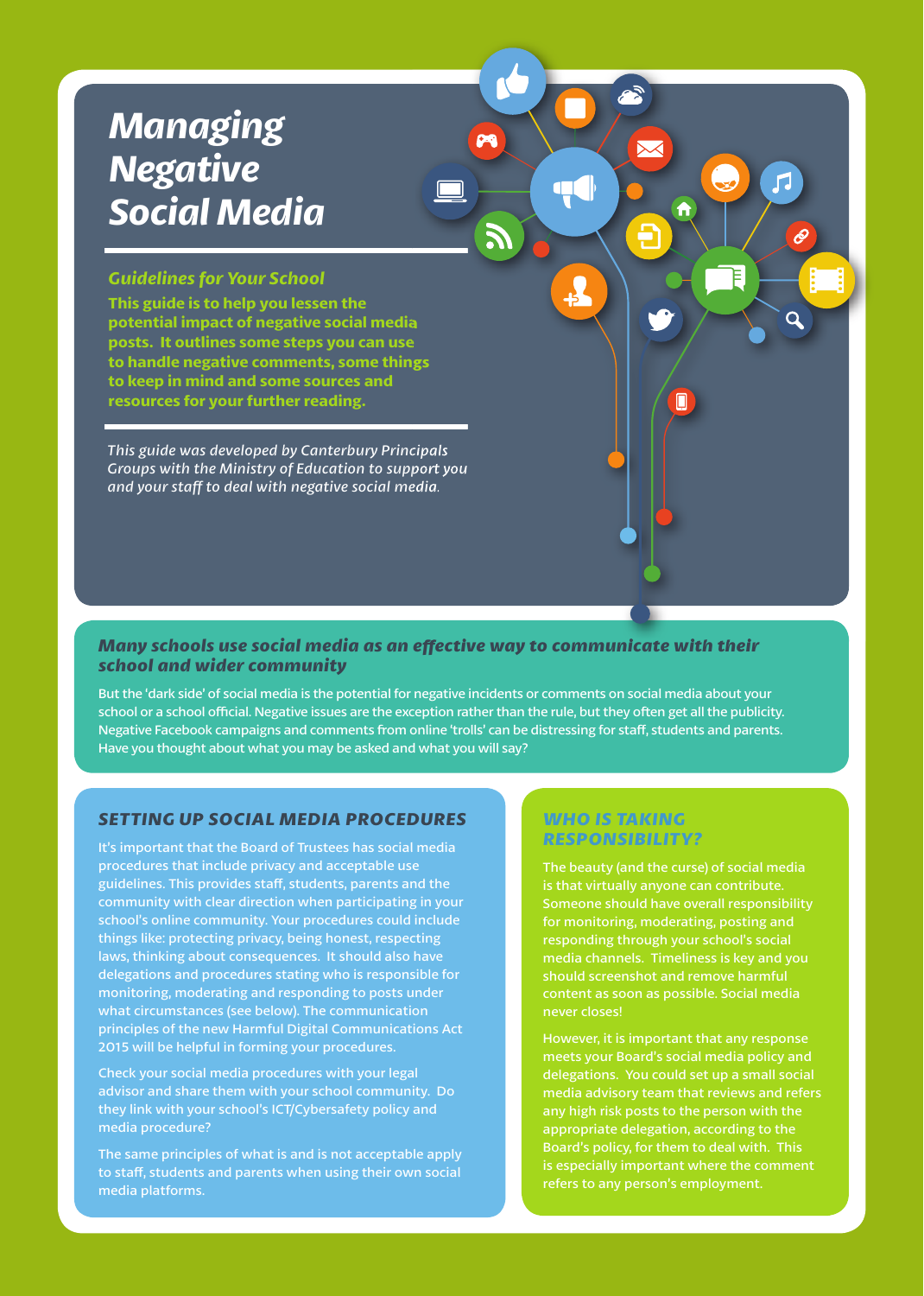## *PROMOTE AND WELCOME FAIR COMMENT*

Make it clear to anyone using your social media channels that you welcome their positive comments or constructive criticism – but they must play by the rules that you have set.

Let your school community know that respecting everyone, creating a safe space free of rude, unfair and unsubstantiated comments, and making it clear that comments will be moderated, will go a long way to preventing negative comments.

Refer to the communication principles of the Harmful Digital Communications Act 2015 so people are aware of the potential legal consequences.

## *OPEN DOOR POLICY*

Have an 'open door policy' that encourages parents to visit the school when issues arise, so that parents feel able to share any concerns face to face.

Respond as soon as possible to any request for a meeting, so that the concern doesn't have time to ferment and boil over into online comment.

Social media provides an easy and 'instant' vehicle for parents to share their views openly online.

## *MAP OUT A RESPONSE PLAN*

Create a process for managing the comments, positive or negative, considering the principles in this Guide.

Take your time in developing your response. While a negative comment can be damaging if it sits for too long without a response, you should take time to assess the situation before you decide how you'll deal with it.

Actively consider what response, if any, is appropriate (respond, monitor, delete or report abuse) and act accordingly.

# *DEALING WITH TROLLS*

Negative comments can be legitimate constructive criticism or nasty trolls looking for a public forum for a fight, to make them feel important by causing misery for their victim. It's important to know the difference and respond accordingly. Not everyone who disagrees with you is a troll!

There is a lot of online advice for dealing with trolls, listed in the references below. The experts say not to 'feed' the trolls, as your anger and attention is what they want and you can never win an argument with a troll. Others suggest that ignoring the troll gives them the power to silence you. Webroot suggests ignoring the troll but addressing the problem with the online 'audience'. But don't protract the negativity in an online argument for the world to see.

It is not a violation of free speech to delete offensive or abusive material that breaches your fair play policy. Similarly, click the Report Abuse button and report offensive or abusive material to external site moderators. Facebook and Twitter have policies against bullying or making threats.

Your reaction is your choice but consider the potential consequences. Whatever you decide, don't stoop to the troll's level or you risk looking as unbalanced as they are. And remember that if the troll is attacking an employee, any comment you make may breach your employer responsibilities. Talk to NZSTA for advice first.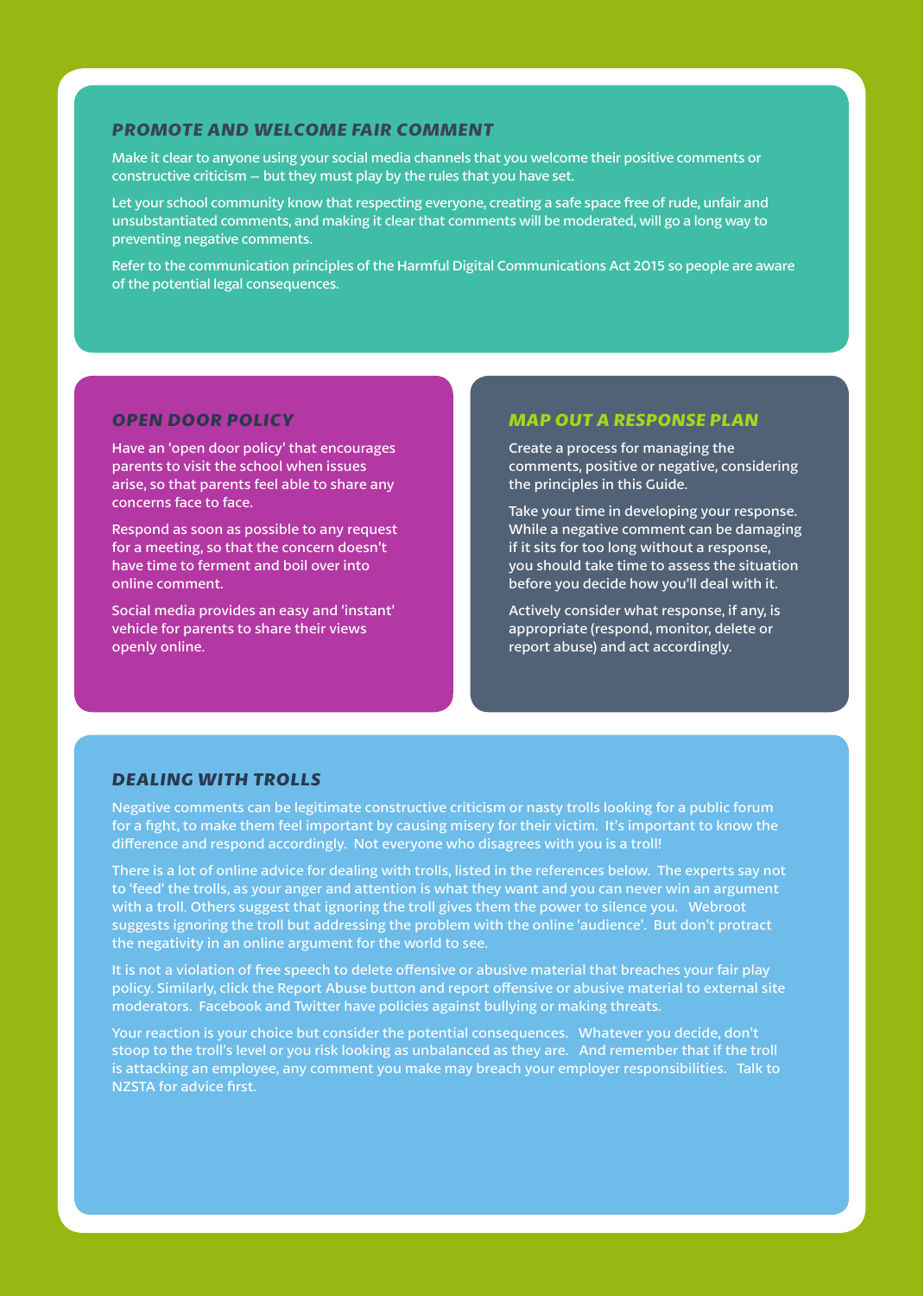## *MONITOR COMMENTS*

An unattended negative comment can spread quickly if not addressed. It's critical that you stay on top of your accounts by closely monitoring your social media. Social media is very public and pretty much 24/7. Check your accounts at least daily if not more frequently and on weekends too if possible.

It is a good idea to set your social media accounts to automatically notify you when someone comments or responds. Google Alerts are emails sent to you when Google finds new results that match your search item. You can use Google Alerts to monitor anything on the internet; all you need is a Google account.

# *IDENTIFY THE 'TYPE' OF NEGATIVE COMMENT*

There are degrees to negative comments, and most are not going to be the extreme, inappropriate ones.

It's important that you understand what kind of comment you're dealing with before you respond to it. Maybe a post just needs some clarification.

# *ARCHIVE AND LEARN*

Start keeping a digital record of all your comments. This may help you cover your bases legally and can help you respond consistently.

Whenever possible, try to keep a negative post up (except, of course, when it's inappropriate), and consider using positive replies to rectify the situation.

In some extreme cases you may need to delete a comment or remove a photo. Platforms such as Facebook allow the owner of the page to block visitors from adding their own posts to the 'wall'. This does not prevent people from commenting on existing posts.

# *DEALING WITH AN UNTRUE STATEMENT*

If someone has published defamatory statements on a social media site, you can ask the site administrator to remove them.

You can also try writing to the administrators of a search engine and ask for links to the site to be removed.

NetSafe has more information about dealing with malicious online content.

# *LET YOUR COMMUNITY KNOW THE COMMUNICATION PRINCIPLES OF THE HARMFUL DIGITAL COMMUNICATIONS ACT 2015*

Advising someone (offline) that they are acting in breach of the law may be enough to get them to take down their comment.

# *DON'T SUFFER ALONE*

Call NZSTA for advice or share the problem with a colleague to get an outside perspective.